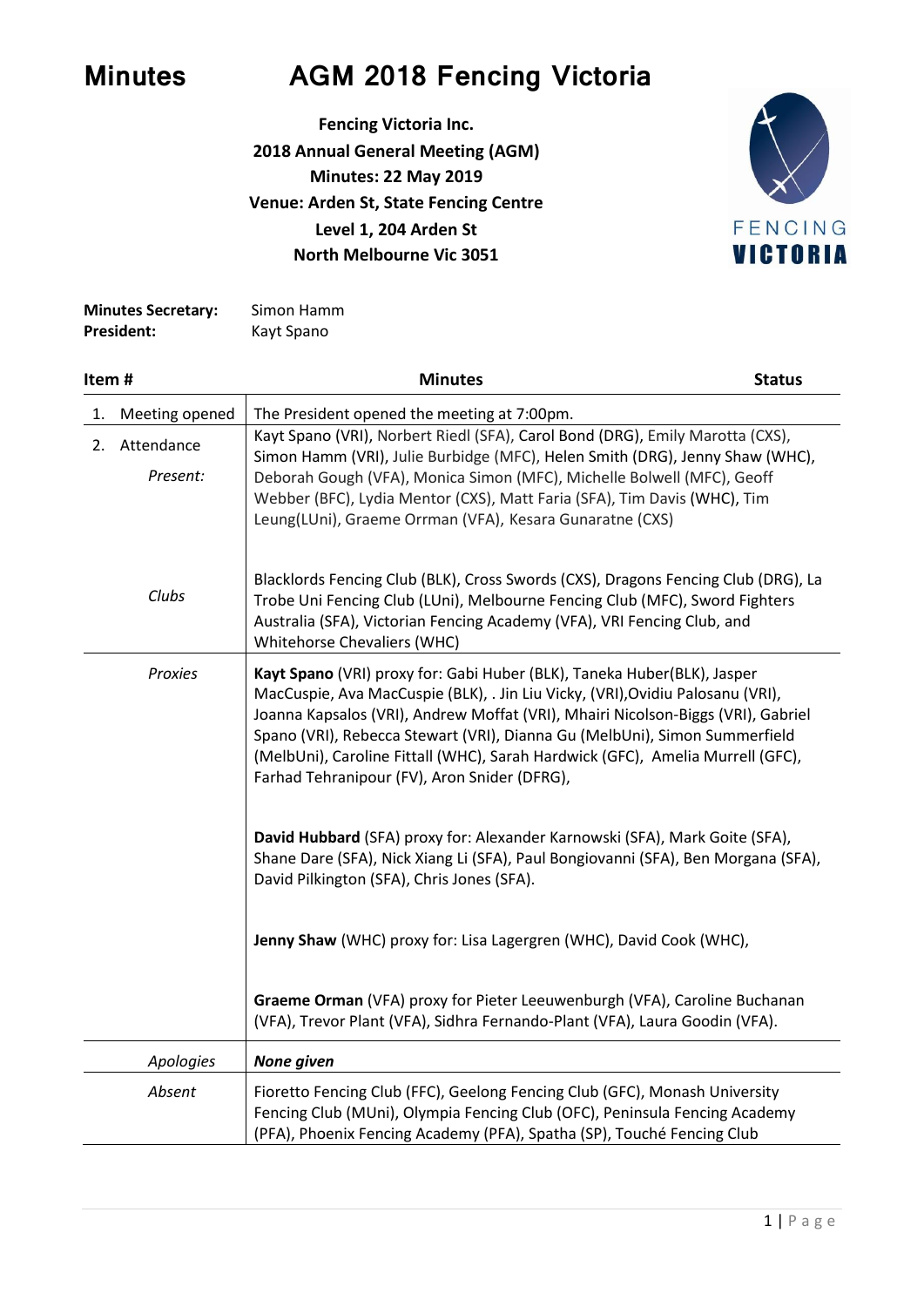|    | 3. Conflicts of<br>interest | None declared.                                                                                                                                                                                                                                                                                                                                                                                                                                                                                                                                                                                                                                                                                                                                                                                                                                                                                                                                                                                                                                                                                                                                                                                                                                                                           |                         |         |                             | <b>Accepted</b><br>(No objections) |
|----|-----------------------------|------------------------------------------------------------------------------------------------------------------------------------------------------------------------------------------------------------------------------------------------------------------------------------------------------------------------------------------------------------------------------------------------------------------------------------------------------------------------------------------------------------------------------------------------------------------------------------------------------------------------------------------------------------------------------------------------------------------------------------------------------------------------------------------------------------------------------------------------------------------------------------------------------------------------------------------------------------------------------------------------------------------------------------------------------------------------------------------------------------------------------------------------------------------------------------------------------------------------------------------------------------------------------------------|-------------------------|---------|-----------------------------|------------------------------------|
| 4. | Minutes 2017<br><b>AGM</b>  | The minutes of the previous AGM (2017) were tabled for<br>acceptance. The President made note of the fact that the<br>minutes from last year was missing an item regarding the annual<br>membership fees. This error was due to a problem with the<br>electronic version of the minutes and a loss of this item during<br>transcription. However, it was agreed by those members at this<br>meeting that the minutes would be accepted as a fair and<br>reasonable account of the proceedings of the last AGM.<br>Motion: to accept the Minutes of the 2017 AGM:<br>Proposed: Helen Smith Seconded: Geoff Webber                                                                                                                                                                                                                                                                                                                                                                                                                                                                                                                                                                                                                                                                         |                         |         |                             | Accepted<br>(No objections)        |
| 5. | <b>Financial Report</b>     | The Board of Fencing Victoria signed (President & Treasurer) and<br>accepted the Financial Report on 15 May 2019. The Treasurer,<br>Carol Bond tabled financial report at the AGM. The \$64,690<br>profit in 2018 was an increase of \$15,761.00 since the last<br>financial result of \$48,929.00 in 2017. The Treasurer noted that<br>this was an excellent result given that there was a considerable<br>financial outlay of capital works and equipment purchases for<br>the fencing centre. These improvements were necessary given<br>the wear and aging of some of the equipment and outdated<br>technology used across the centre: cameras, TV monitors,<br>software, wiring and installation costs, security upgrades. The<br>Treasurer noted that the financial statements were prepared on<br>the basis that Fencing Victoria is a non-reporting entity; it is a<br>special purpose financial statement which meets the<br>requirements of the Corporations Act 2001 (the Act); is in<br>accordance with the relevant standards of the Australian<br>Accounting Standards; and is prepared on an accrual basis.<br>The special purpose statement was independently reviewed by<br>W.A. Nutton & Associates.<br>Motion: to accept the Financial Report tabled by the Treasurer |                         |         | Accepted<br>(No objections) |                                    |
|    |                             | Proposed: Geoff Webber                                                                                                                                                                                                                                                                                                                                                                                                                                                                                                                                                                                                                                                                                                                                                                                                                                                                                                                                                                                                                                                                                                                                                                                                                                                                   | Seconded: Norbert Riedl |         |                             |                                    |
|    | Confirm or<br>6.            | The membership fees of the association are to be decided at the                                                                                                                                                                                                                                                                                                                                                                                                                                                                                                                                                                                                                                                                                                                                                                                                                                                                                                                                                                                                                                                                                                                                                                                                                          |                         |         |                             | <b>Accepted</b>                    |
|    | vary the<br>Amounts (if     | annual general meeting.                                                                                                                                                                                                                                                                                                                                                                                                                                                                                                                                                                                                                                                                                                                                                                                                                                                                                                                                                                                                                                                                                                                                                                                                                                                                  |                         |         |                             | (No objections)                    |
|    | any) of the                 | The Board of Directors proposed the following changes from the<br>previous year remain the same as listed below:                                                                                                                                                                                                                                                                                                                                                                                                                                                                                                                                                                                                                                                                                                                                                                                                                                                                                                                                                                                                                                                                                                                                                                         |                         |         |                             |                                    |
|    | annual<br>subscription      | <b>FV Affiliation Fees</b>                                                                                                                                                                                                                                                                                                                                                                                                                                                                                                                                                                                                                                                                                                                                                                                                                                                                                                                                                                                                                                                                                                                                                                                                                                                               |                         |         |                             |                                    |
|    | and joining                 | <b>Members</b>                                                                                                                                                                                                                                                                                                                                                                                                                                                                                                                                                                                                                                                                                                                                                                                                                                                                                                                                                                                                                                                                                                                                                                                                                                                                           | 2017                    | 2018    |                             |                                    |
|    | fee                         | <b>Base School/Club</b>                                                                                                                                                                                                                                                                                                                                                                                                                                                                                                                                                                                                                                                                                                                                                                                                                                                                                                                                                                                                                                                                                                                                                                                                                                                                  | \$30.00                 | \$30.00 |                             |                                    |
|    |                             | <b>Junior Upgrade</b>                                                                                                                                                                                                                                                                                                                                                                                                                                                                                                                                                                                                                                                                                                                                                                                                                                                                                                                                                                                                                                                                                                                                                                                                                                                                    | \$55.00                 | \$55.00 |                             |                                    |
|    |                             | <b>Total Junior</b>                                                                                                                                                                                                                                                                                                                                                                                                                                                                                                                                                                                                                                                                                                                                                                                                                                                                                                                                                                                                                                                                                                                                                                                                                                                                      | \$85.00                 | \$85.00 |                             |                                    |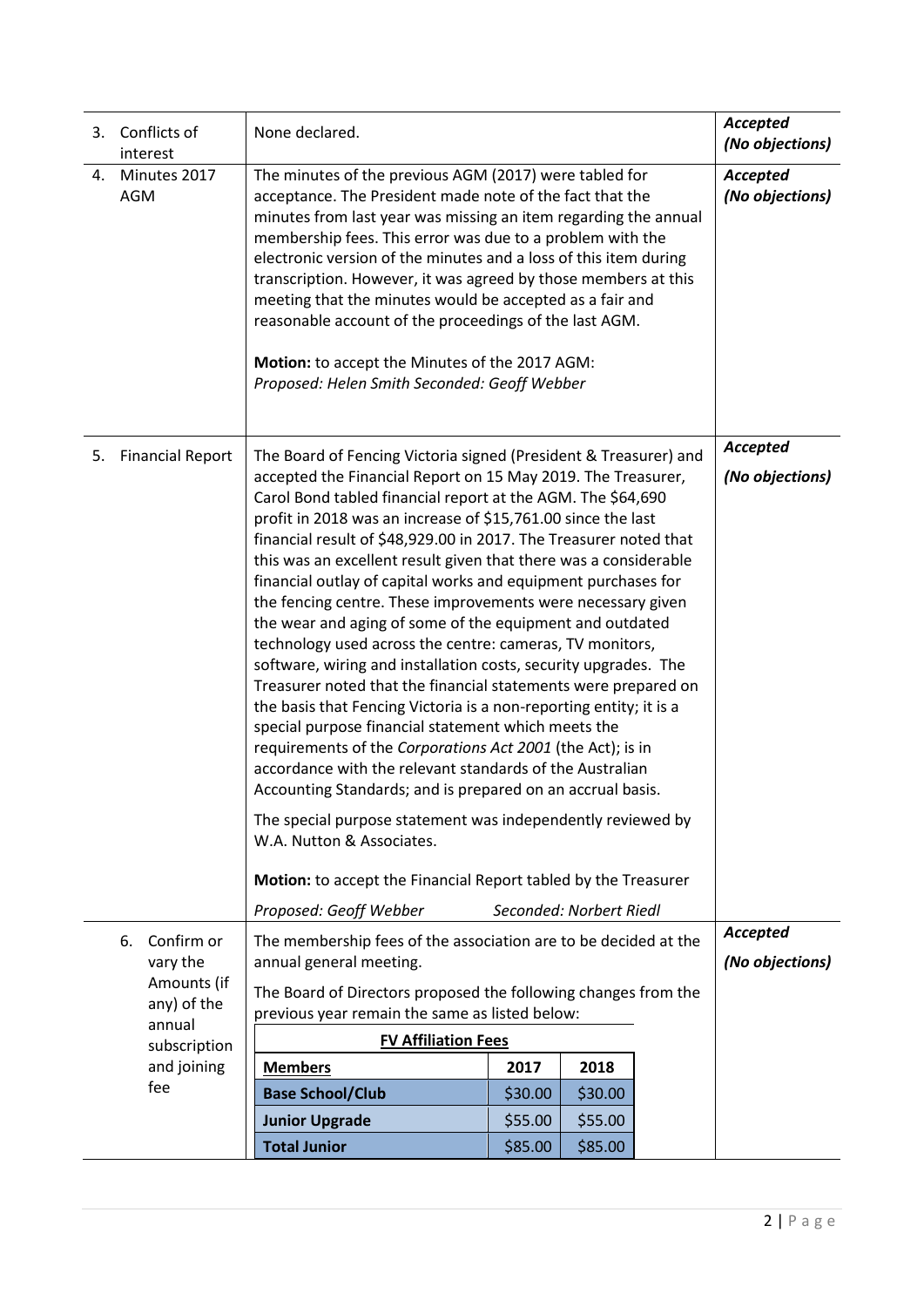|                   | <b>Senior Upgrade</b>                                                                                       | \$125.00                                                                                                    | \$125.00  |  |  |
|-------------------|-------------------------------------------------------------------------------------------------------------|-------------------------------------------------------------------------------------------------------------|-----------|--|--|
|                   | <b>Total Senior</b>                                                                                         | \$155.00                                                                                                    | \$155.00  |  |  |
|                   | <b>Coach Upgrade</b>                                                                                        | \$60.00                                                                                                     | \$60.00   |  |  |
|                   | <b>Total Coach</b>                                                                                          | \$90.00                                                                                                     | \$90.00   |  |  |
|                   |                                                                                                             |                                                                                                             |           |  |  |
|                   | <b>Clubs</b>                                                                                                | 2017                                                                                                        | 2018      |  |  |
|                   | Star 0 (new club in 2018)                                                                                   | \$450.00                                                                                                    | \$450.00  |  |  |
|                   | Star 0 (affiliated before 2018)                                                                             | \$450.00                                                                                                    | \$500.00  |  |  |
|                   | Star 1                                                                                                      | \$205.00                                                                                                    | \$205.00  |  |  |
|                   | <b>Star 2/3</b>                                                                                             | \$-                                                                                                         | $\zeta$ - |  |  |
|                   | <b>Schools (LO or NO Coach)</b>                                                                             | \$450.00                                                                                                    | \$450.00  |  |  |
|                   | Schools (L1/L2/L3 Coach)                                                                                    | \$100.00                                                                                                    | \$100.00  |  |  |
| President's<br>7. | Proposed: Carol Bond<br>The Annual Presidents Report on the Activities of the Association                   | Seconded: Helen Smith                                                                                       |           |  |  |
| Annual            | was presented by the President, Kayt Spano.                                                                 |                                                                                                             |           |  |  |
| Report            | The President thanked Geoff Webber as the outgoing President                                                |                                                                                                             |           |  |  |
|                   | for his work on the board and the support he has given to the                                               |                                                                                                             |           |  |  |
|                   | new President especially during the transition period and his                                               |                                                                                                             |           |  |  |
|                   | continued support of the board and Fencing Victoria in general.                                             |                                                                                                             |           |  |  |
|                   | Other items discussed in the President's report are listed below                                            |                                                                                                             |           |  |  |
|                   | Overview of the changes to the board over the last 12<br>1.<br>months                                       |                                                                                                             |           |  |  |
|                   | 2. Change in role for Robyn Hunter (newly created                                                           |                                                                                                             |           |  |  |
|                   | Operations/Squad Manager) to ensure greater access<br>and communication improvements for fencers especially |                                                                                                             |           |  |  |
|                   |                                                                                                             |                                                                                                             |           |  |  |
|                   |                                                                                                             | for piste hire and other operational matters<br>3. Fencing Victoria has met all its compliance requirements |           |  |  |
|                   | with Sports & Rec Victoria                                                                                  |                                                                                                             |           |  |  |
|                   | Governance Matters - all board members have<br>4.                                                           |                                                                                                             |           |  |  |
|                   | completed an introductory governance course; ongoing                                                        |                                                                                                             |           |  |  |
|                   | MPIO training for those members involved in member<br>protection issues, especially at a club level         |                                                                                                             |           |  |  |
|                   | In the last quarter of 2018, an SGM was held to discuss<br>5.                                               |                                                                                                             |           |  |  |
|                   | fees for using the centre and for the first time since                                                      |                                                                                                             |           |  |  |
|                   | moving to North Melbourne, the piste hire fees were                                                         |                                                                                                             |           |  |  |
|                   | increased slightly to cover the increasing costs of running<br>the centre                                   |                                                                                                             |           |  |  |
|                   | The President noted the improved relationship between<br>6.                                                 |                                                                                                             |           |  |  |
|                   | those entities sharing the building including the City of                                                   |                                                                                                             |           |  |  |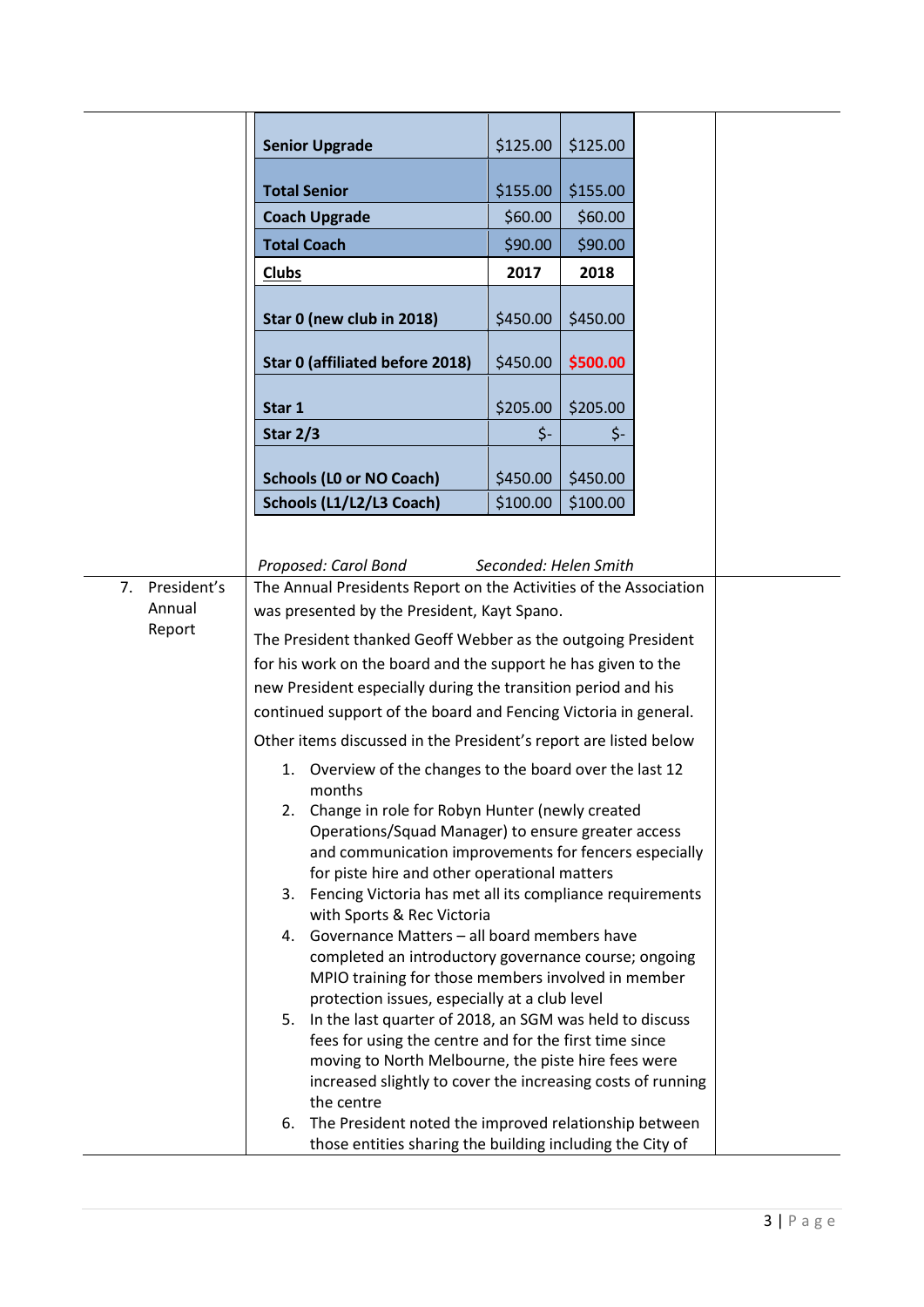|                     | Melbourne and the North Melbourne Football Club. The             |  |
|---------------------|------------------------------------------------------------------|--|
|                     | relationship with VicSport is also been a positive one           |  |
|                     | FV hosted the National & Oceania Junior Championships<br>7.      |  |
|                     | in February 2018. Emily Patten won the sole individual           |  |
|                     | gold medal for Victoria in the women's epee                      |  |
|                     | 8. For a fourth year FV was involved in the Arnold Sports        |  |
|                     | Festival which saw positive numbers across the weekend           |  |
|                     | 9. Over 20 Victorians Attended the inaugural Future              |  |
|                     | Champions Cup (u9, u11 & u13) in Adelaide which                  |  |
|                     | involved two days of fun and fencing with SA, WA and             |  |
|                     | NSW also attending                                               |  |
|                     | 10. Other fencing events over the year were u15, Cadet           |  |
|                     | Nationals in Sydney, the Minime Circuit as part of the           |  |
|                     | Joseph D'Onofrio Victorian Challenge, the National               |  |
|                     | Schools competition in NSW AFC1,2 & 3 the u23 National           |  |
|                     | Championships, the Koala Mini Challenge and Friendship           |  |
|                     | Cup (u8,u10,u12 & u14 age groups)                                |  |
|                     | 11. FV hosted the Open and Veteran National                      |  |
|                     | Championships which included many international                  |  |
|                     | fencers preparing for the Commonwealth                           |  |
|                     | Championships in Canberra a week later                           |  |
|                     | 12. Nationals proved difficult to organise and run due to a      |  |
|                     | lack of volunteers                                               |  |
|                     | The President thanked all volunteers, referees, coaches and the  |  |
|                     | Board for their ongoing commitment to fencing in Victoria. In    |  |
|                     | particular, the dedication of the Board members on behalf of all |  |
|                     | Fencing Victoria members was noted.                              |  |
|                     |                                                                  |  |
|                     | Refer to the full President's Report for more information.       |  |
|                     |                                                                  |  |
|                     | Motion: to accept President's report:                            |  |
|                     | Proposed: Helen Smith<br>Seconded: Carol Bond                    |  |
|                     |                                                                  |  |
| 8. Vice President's |                                                                  |  |
| Report (NR)         | The Vice President's report by Norbert Riedl was Norbert's first |  |
|                     | report for FV. The VP noted that his first term was very much a  |  |
|                     | fast learning curve. However, Norbert thanked the President for  |  |
|                     | her support, encouragement and guidance over the year. The VP    |  |
|                     | noted a number of events and activities that he was involved in  |  |
|                     | including:                                                       |  |
|                     |                                                                  |  |
|                     | The running of the 2018 Australian Open Championships            |  |
|                     | held at the State Fencing Centre in November 2018                |  |
|                     | Investigated and took action on a confidential matter            |  |
|                     | involving a dispute between parents                              |  |
|                     | Prepared and submitted a funding proposal through the            |  |
|                     | Change our Game program which successfully attracted             |  |
|                     | \$9,600 from the Victoria State Government                       |  |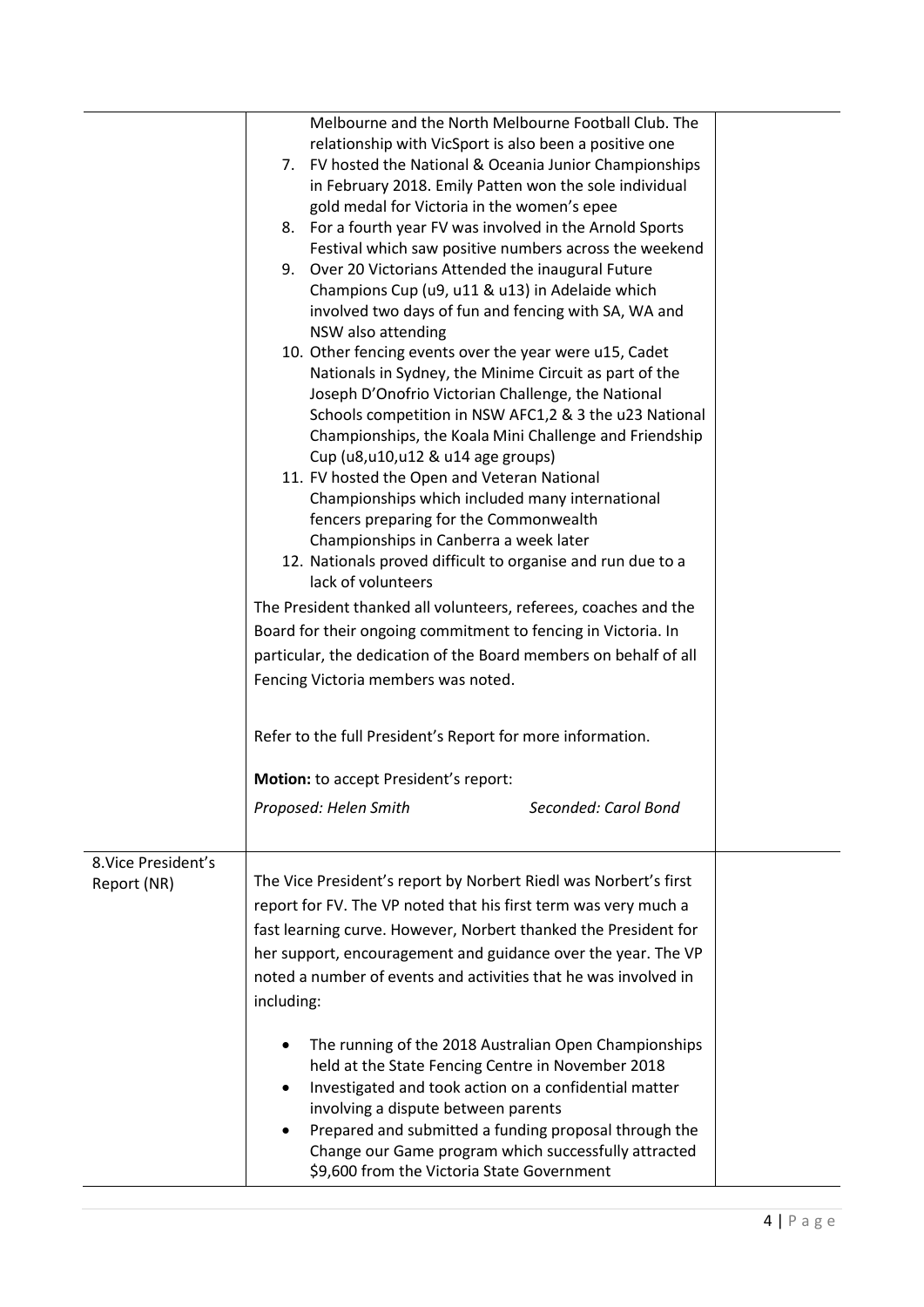| Provided other input, specific to veteran fencers, for<br>inclusion in other state funding submissions |                                                                                                                                                                                                                                                                                                                                                                                                                                                                                                 |                                                                                                                                                                                                                                                                                                                                                                                                                                                                                                                                                                                                                                                                                                                                                   |  |
|--------------------------------------------------------------------------------------------------------|-------------------------------------------------------------------------------------------------------------------------------------------------------------------------------------------------------------------------------------------------------------------------------------------------------------------------------------------------------------------------------------------------------------------------------------------------------------------------------------------------|---------------------------------------------------------------------------------------------------------------------------------------------------------------------------------------------------------------------------------------------------------------------------------------------------------------------------------------------------------------------------------------------------------------------------------------------------------------------------------------------------------------------------------------------------------------------------------------------------------------------------------------------------------------------------------------------------------------------------------------------------|--|
|                                                                                                        | Motion: to accept the Vice President's report:                                                                                                                                                                                                                                                                                                                                                                                                                                                  |                                                                                                                                                                                                                                                                                                                                                                                                                                                                                                                                                                                                                                                                                                                                                   |  |
|                                                                                                        | Proposed: Jenny Shaw                                                                                                                                                                                                                                                                                                                                                                                                                                                                            | Seconded: Tim Leung                                                                                                                                                                                                                                                                                                                                                                                                                                                                                                                                                                                                                                                                                                                               |  |
| 9.Sport<br>Development<br>Manager's Report<br>(PL)                                                     | was presented by Kayt Spano.<br>Highlights of the report included:<br><b>FV Community Benefits</b><br>1. 2 x Club referee courses held (38 participants)<br>2.<br>Participation (Metro & Regional)<br>females)<br>Centre Based Participation (schools)<br>fencing<br>Danilov and Tim Luong. Matt Foster, Tim Leung, Imogen<br>Fitzgerald and Ned Fitzgerald have a level 1 coaching<br>qualification.<br><b>Motion:</b> to accept State Development Officer's report:<br>Proposed: Geoff Webber | The State Development Officer's report by Pieter Leeuwenburgh<br>Level 1 coaching course held (6 participants)<br>1. 3309 students introduced to fencing (1633 males, 1676<br>2. Over 362 fencing classes held in Victoria schools<br>1. 20 sessions (78 participants) Simmonds College<br>2. Girls' Sports Victoria - 5 week session introduction to<br>The Schools League has reached maximum numbers (the Fencing<br>Centre has an over-capacity level) - it was suggested that a<br>larger venue be used if these numbers continue to grow. The<br>following coaches assist PL - Chris Jones, Lisa Largergren, Aleksey<br>Seconded: Kayt Spano                                                                                                |  |
| 10. Election of<br>vacant Board of<br>Director positions<br>for 2019                                   | with the board<br>Norbert Riedl, Deborah Gough & Kesara Gunaratne                                                                                                                                                                                                                                                                                                                                                                                                                               | Fencing Victoria's constitution that those members of the Board<br>of Directors who have served a two-year period must retire.<br>However, they are eligible for re-election at this annual general<br>meeting if they have not served 9 or more consecutive years.<br>Simon Hamm is stepping down after two years as Secretary and<br>Emily Marotta position is vacant - however she is re-nominating<br>- therefore there are four positions available on the board.<br>Norbert Riedl had been appointed as a director, for the period of<br>one year and was nominating for election in order to continue<br>Based on retirements and vacancies four positions were on offer<br>to the FV board. Nominations were presented by Julie Burbidge, |  |